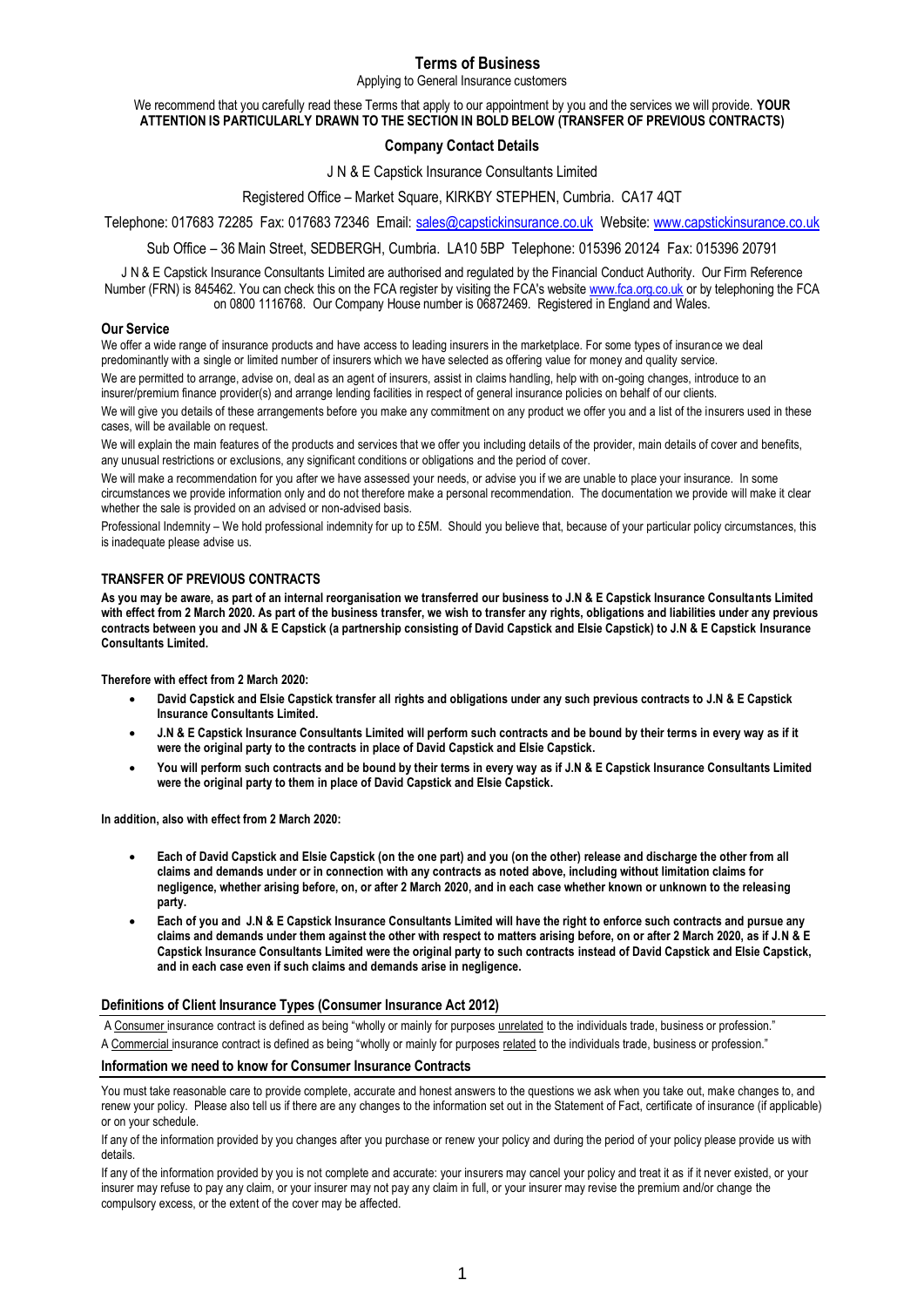If this is a motor insurance policy, please note that it is an offence under the Road Traffic Acts to provide incomplete or inaccurate information to the questions asked in your application for the purpose of obtaining a certificate of motor insurance.

Insurers recommend you keep a record (including copies of letters) of all information provided to them or us for your future reference. A copy of the completed application form (if applicable) will be supplied on request within a period of three months after its completion.

# **Commercial Customers Duty of Disclosure**

Your policy documents will state your customer classification.

You must, at all times act with utmost good faith towards your insurers. This means that before your policy is placed, at renewal, when varying or extending the policy (and also during the policy period if your policy contains a particular clause stating that any change in circumstances must be advised to your insurer), you must disclose to us all information, facts and circumstances which are, or ought to be, known to you and which are material to the risk. When providing information or completing a proposal form or otherwise confirming any information to us, you should take care to ensure that the details provided are complete and accurate. You should note that your duty of disclosure is not confirmed to answering specific questions asked by us or your insurers and that all material circumstances should be disclosed to us whether or not we or your insurer has asked for the information. Circumstances which may be considered material are:

- special or unusual facts relating to the risk;
- any particular concerns which led you to seek insurance cover;
- anything which would generally be understood as being something that should be disclosed for the type of risk in question.

If you are unsure whether a fact or circumstance should be disclosed, or whether the duty of disclosure information continues throughout the period of your policy you should disclose the information anyway as failure to do so may lead your insurer to reduce its claim payment, apply additional terms or even avoid your policy.

You should keep a record (including copies of letters) of all information provided for future reference.

### **Financial Crime**

Please be aware that current UK money laundering regulations require us to obtain adequate 'Know Your Client' information about you. We are also required to cross check you against the HM Financial Sanctions List as part of the information gathering process.

We are obliged to report to the Serious Organised Crime Agency any evidence or suspicion of financial crime at the first opportunity and we are prohibited from disclosing any such report.

## **Terms of Payment**

Our payment terms are as follows (unless specifically agreed by us in writing to the contrary):

- New policies: immediate payment on or before the inception date of the policy
- Alterations to existing policies: immediate payment on or before the effective date of the change
- Renewals: due in full before the renewal date

Payment Options – We normally accept payments by cash (subject to a limit), cheque, debit card or by bank transfer.

It is sometimes possible to spread payments through an insurers instalment scheme or a credit facility that we have arranged with our preferred premium finance provider. However acceptance will be subject to a credit check. If you choose to pay for your insurance premium through our selected Premium Credit finance provider, we will provide you with a breakdown of the costs of your monthly instalments and a document outlining key features of the credit agreement.

If payment is not received from you in accordance with the above terms, we, or your insurer may be forced to cancel or lapse the relevant policy/policies, which could mean that part or all of a claim may not be paid.

When renewal is invited and the policy is paid by monthly direct debit, we will issue a notice to you.

If any direct debit or other payment due in respect of any credit agreement you enter into to pay insurance premiums is not met when presented for payment or if you end the credit agreement we will be informed of such events by the credit provider.

If you do not make other arrangements with us to pay the insurance premiums you acknowledge and agree that we may, at any time after being so informed, instruct on your behalf the relevant insurer to cancel the insurance and to collect any refund of premiums which may be made by the insurer and if any money is owed under your credit agreement pay it to the credit provider or if we have already been debited with the amount outstanding use it to offset our costs.

You will be responsible for paying any time on risk charge and putting in place any alternative insurance and/or payment arrangements you need.

Any payment we receive from you will be held by us in a statutory client trust bank account held with Barclays. In some cases the payment we receive will be held on behalf of the provider with whom we arrange your policy as their agent. This means that any payment you make to us will be regarded as having been paid to the provider. This is known as risk transfer.

Please make all cheques payable to J N & E Capstick Insurance Consultants Limited.

We may pass the money you pay us to another intermediary. We will only do this where it is a necessary part of the process of arranging cover for you.

Where this includes intermediaries outside the UK, the legal and regulatory regime may be different from that of the UK. In the event of the intermediary failing money may be treated differently than if it was held by an intermediary in the UK. You may notify us if you do not wish your money to be passed to a person in a particular jurisdiction.

No interest will be payable to customers in respect of the client account. Any interest earned will remain in the ownership of J N & E Capstick Insurance Consultants Limited.

#### **Renewal of Contract**

We will write to you in good time before your renewal date, offering your terms or in situations where we are not inviting renewal we will tell you. Renewal of the contract is based on the information you supplied when we arranged your current contract along with any amendments you have made during the period of cover. It is important that you tell us about any changes to your requirements.

Where we offer renewal terms and your insurance is paid by continuous monthly direct debit instalments, in the absence of a response from you, we will deem this as your consent to renew automatically.

# **Notification of Incidents/Claims**

It is essential to notify us immediately of all incidents that may result in a claim against your insurance policy. You must do so whether you believe you are liable or not. Any letter or claim received by you must be passed to us immediately, without acknowledgement.

Only by providing prompt notification of incidents can your insurance company take steps to protect your interests. Where we become aware that a potential conflict of interest exists, we will write to you to obtain your consent before carrying out your instructions.

Your policy summary and/or policy document will provide you with details on who to contact to make a claim.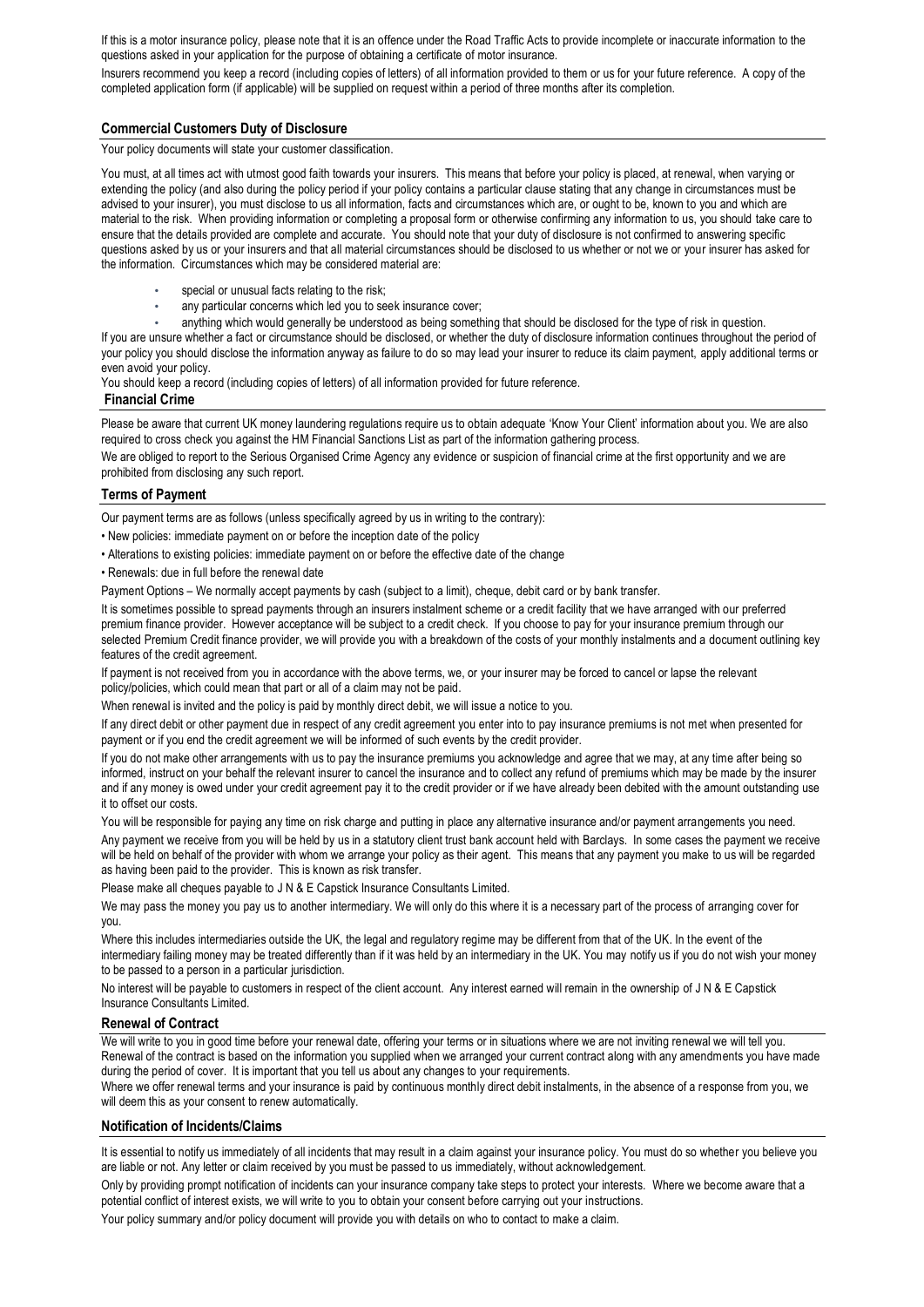Claims payment will be made in favour of you. If you require a payment to be made to a third party then you must confirm the required payee name and details and provide a brief explanation for your request.

Please contact us for guidance on claiming under your policy.

# **Cancellation**

Your policy document will detail your rights to cancel your insurance once you have taken it out. Depending on the type of policy you have purchased, you may be entitled to cancel within 14 or 30 days of either conclusion of the contract or receiving your policy documentation, whichever occurs later. This is often referred to as a cooling off period. You should inform our office in writing of your intention to cancel the policy.

Where you cancel a policy before renewal you will be responsible for paying a charge to meet the cost of cover provided and administration expenses. Please see the Refunds section.

To enable your insurer to process the cancellation, you will need to return certificates and any official documents to our office within 30 days of your notice to cancel. These arrangements assume no claims have been made on the policy.

# **Charges/Fees**

We usually receive a commission from an insurer when placing your business and from a finance company when arranging finance for you, this is usually expressed as a percentage of the individual loan and paid direct to us by the premium finance provider.

We occasionally receive additional remuneration from insurers, premium finance providers and other associated business partners for business we place with them. Please feel free to ask us for any further information.

In addition to the amount charged by insurers we also make charges to cover the administration of your insurance. Any applicable insurance premium tax will be shown on the documentation we provide to you.

Where we arrange low or non-commission paying products, we will charge an arrangement fee, and will advise you of the actual amount at the time of quotation or renewal.

These fees may be subject to change. Where there are changes, we will confirm this clearly and the actual amount will always be disclosed to you before you commit to purchasing the product.

As insurance brokers we earn our income predominantly from commission paid to us by insurers based on the amount they charge you. You are entitled, at any time, to request information regarding any commission which we may have received as a result of placing or renewing your insurance cover.

"Clients are advised that J N & E Capstick Insurance Consultants Limited have financial incentives for policies and instalment arrangements with some insurers but, in accordance with the Treating Customer's Fairly (TCF) policy of the Financial Conduct Authority (FCA) and its own business principles, JN & E Capstick Insurance Consultants Limited will not give preference to these insurers unless it is in the best interests of the client concerned".

### **Bribery and Corruption**

Our company culture and ethics mean that we do not bribe or use any other means to improperly influence the decisions of clients, potential clients or government officials. Our business is structured with appropriate systems and controls so as to comply with the requirements of the Bribery Act 2010.

#### **Refunds**

Where a policy is cancelled before renewal, insurers charge to cover their costs, with the balance refunded to you, subject to no claim having been made. Full details will be available in your policy. In the event of an adjustment giving rise to a return of premium the amount may be refunded or held to credit.

**Your attention is specifically drawn to the following:-** Where you cancel your policy **after** the expiry of the cooling off period or where you request a mid-term adjustment which reduces the cover provided under the policy, *we reserve the right to charge you for our time and costs*. *This*  will usually result in us reducing the amount refunded to you by the FULL amount of the commission and fees we would have received had *you not cancelled*. The reason for this is that the majority of our costs are incurred either in initially finding and setting up your policy or in the annual renewal process when we might check the ongoing suitability of the cover the policy offers. These costs are recovered through the commission we earn. If you cancel, this does not give us an opportunity to recover the costs we incurred and would often result in us making a loss. However, any charge made will not exceed the cost of the commission and fees we would have earned.

For certain commercial insurance policies, insurers will only provide cover where the premium is due in full on inception of the policy. This means that no refund will be paid if the policy is cancelled before renewal. We will advise you if this affects you. In view of the cost involved in making changes to your policy, we will not issue refunds of less than £ 5.00.

If we are asked to cancel the policy by a third party finance provider, we will undertake this action however we will be acting as your agent in the process.

#### **Complaints**

Our aim is to provide all of our clients with an excellent level of service. However we recognise that there may be an occasion, when you do not feel satisfied with the service you have received from us. We take complaints very seriously and with this in mind we have developed a Customer Complaints Procedure which lets you know how you can get in touch with us and how we deal with your complaint or issue.

Should you need to make a complaint, please contact our Complaints Manager, David Capstick using any of the following methods;

- In person
- By email david@capstickinsurance.co.uk
- In writing J N & E Capstick Insurance Consultants Limited, Market Square, Kirkby Stephen, Cumbria. CA17 4QT
- By telephone 017683 72285

We aim to resolve complaints within 3 business days following receipt, however if we can't we will write to you within five working days to acknowledge your complaint and provide details of our complaint handling procedures and who is dealing with your complaint.

We aim to provide a final response to your complaint within eight weeks from the date of receipt of your complaint and if we cannot we will outline the reasons for the delay and provide you with an indication of when you can expect to receive a response.

If you are dissatisfied with our final response, or we have been unable to provide our final response to your complaint you may be eligible to refer the matter to the Financial Ombudsman Service (FOS) free of charge. Details of the eligibility criteria can be found in our complaints procedure or on the FOS website [https://financial-ombudsman.org.uk.](https://financial-ombudsman.org.uk/) If you do decide to refer your complaint to the Ombudsman you must do so within six months of the date of our final response.

The FOS offer an independent service for resolving disputes and you can contact the FOS by:

- Calling their consumers helpline on 0800 0234 567 or 0300 1239 123
- Writing to them at Exchange Tower, London, E14 9SR
- Emailing [complaint.info@financial-ombudsman.org.uk](mailto:complaint.info@financial-ombudsman.org.uk)

We will include a copy of Financial Ombudsman Service's leaflet in all resolution letters.